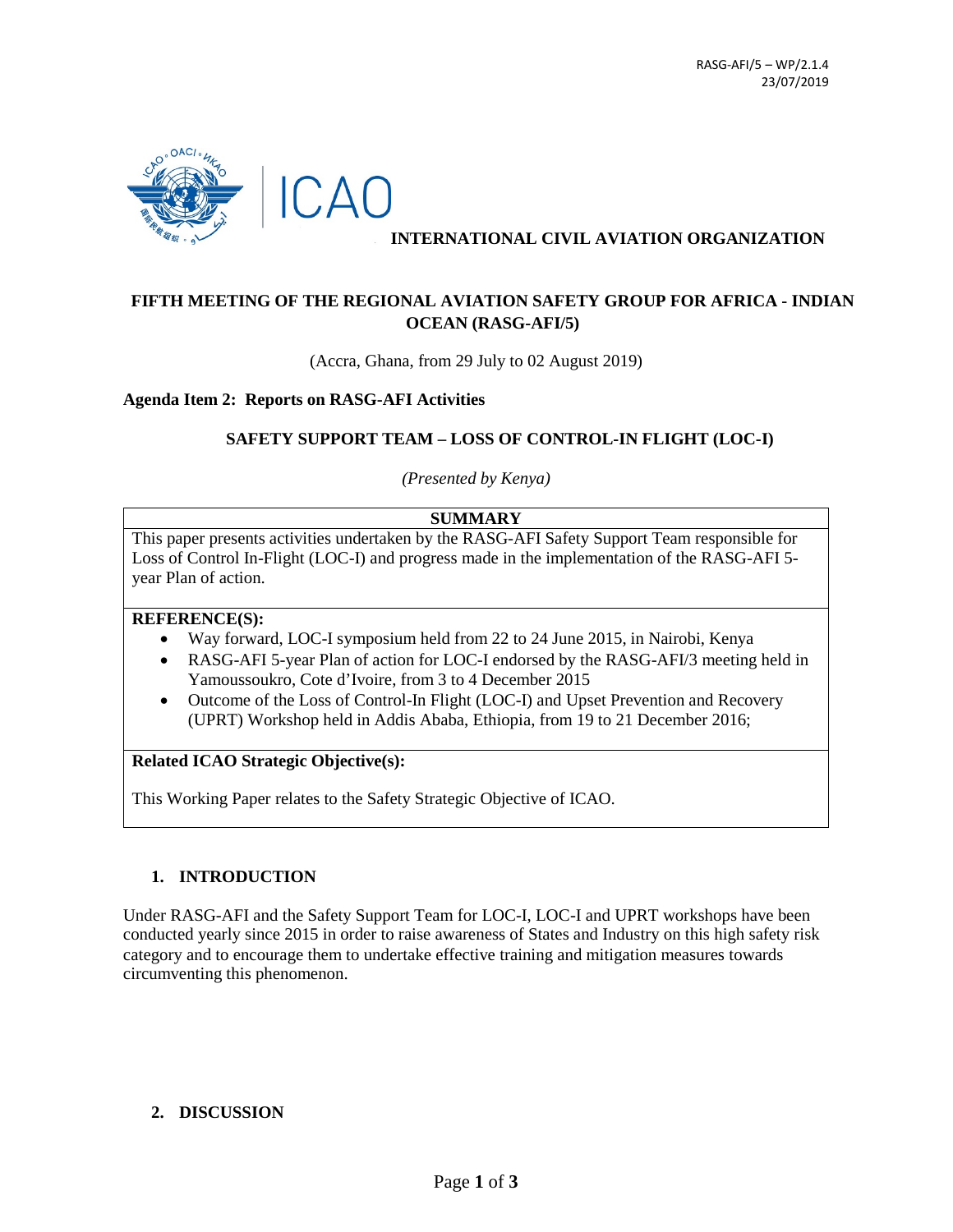## **2.1 Report on recent activities**

# **2.1.1 LOC-I and UPRT high level Seminar and Workshop (Johannesburg, South Africa, 16-19 October 2017)**

- $\checkmark$  Enabled core instructors and inspectors training/awareness;
- $\checkmark$  Put focus on latest ICAO SARPs and guidance material on UPRT as well as industry best practices;
- $\checkmark$  Enabled a hand-on experience on UPRT techniques, through a practical session on an FSTD by group of 4 to 5 participants; and
- $\checkmark$  Drew regional perspectives relating to the RASG-AFI Plan of Action on LOC-I.

#### **2.1.2 LOC-I and UPRT Workshop (Nairobi, Kenya, from 06 to 07 December 2018)**

The Workshop enabled:

- $\checkmark$  The holding of the first meeting of the Working Group on LOC-I and UPRT comprising core experts;
- $\checkmark$  The Review and amendment of the draft RASG-AFI guidance material on LOC-I and UPRT: this was done through sub-groups working on specific chapters of this draft guidance material, the results thereof being presented at a plenary session;
- $\checkmark$  Proposals to be made for the revision of the 5-year RASG-AFI LOC-I Plan of action;
- $\checkmark$  The reporting on progress made in the AFI region; and
- $\checkmark$  Discussions on lessons learned in implementing UPRT, successes and challenges.

## **3. CONCLUSION**

- 3.1 LOC-I remains a global concern and a major causal factor of accidents with the highest fatality rate and hull loss. In this respect heightened focus should be dedicated on measures to be taken.
- 3.2 The recent related accidents have drawn attention on the necessity to address also aircraft certification and operating limitations and issues that could have an impact in this area.

## **4. ACTION BY THE MEETING**

The Meeting is invited to:

- 4.1.1 note activities and progress made on the LOC-I agenda;
- 4.1.2 urge States to report on progress made at their level on the implementation of the RASG-AFI 5-year Plan of action;
- 4.1.3 urge States, organizations and Industry to complete the LOC-I online survey, for adequate reporting of progress made on the area and to share safety data relating to LOC-I;
- 4.1.4 urge States, organizations, air operators and training organizations to nominate experts and to actively participate in the activities of the Core Expert Group on LOC-I and UPRT;
- 4.1.5 encourage the LOC-I Champion to continuously enhance the RASG-AFI Model guidance material; and